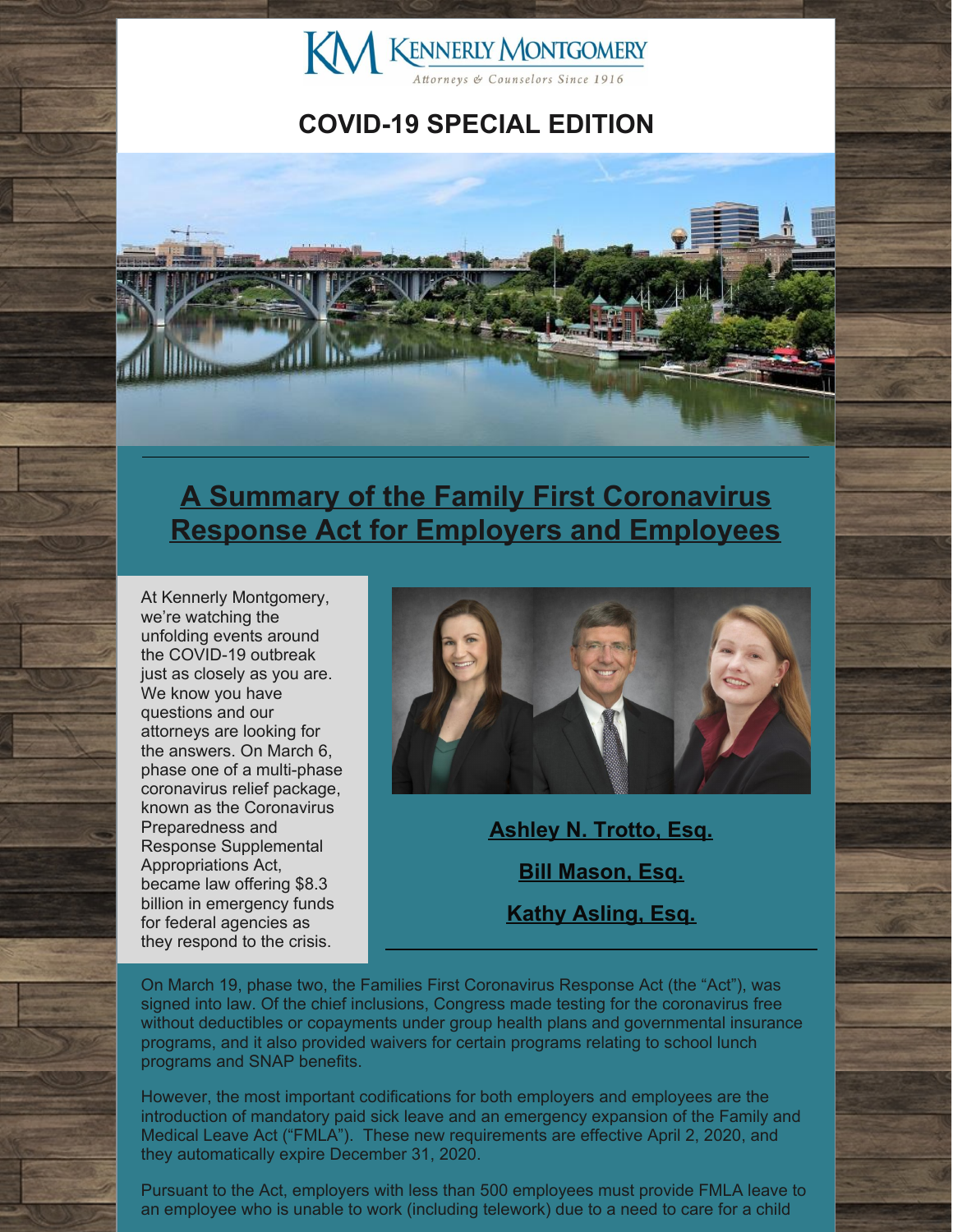(under 18) if his/her school or place of care has been closed due to COVID-19. The first 10 days of this leave is unpaid. After the first 10 days, the leave is paid at 2/3 of the employee's regular rate of pay, not to exceed \$200 per day or \$10,000 in the aggregate. Because this leave is under the FMLA, the employee's job is protected and guaranteed upon return

The emergency paid sick leave provisions apply to employers with less than 500 employees and to all public agencies. Such employers must provide employees two weeks of paid sick leave for specified purposes. Two-weeks means 80 hours for full time employees and the average number of hours generally worked in a two-week period for part-time employees. An employee is entitled to paid sick leave if:

- 1. The employee is subject to a federal, state, or local quarantine or isolation order related to COVID-19;
- 2. The employee has been advised by a health care provider to self-quarantine due to concerns related to COVID-19;
- 3. The employee is experiencing symptoms of COVID-19 and is seeking medical diagnosis;
- 4. The employee is caring for an individual who is subject to an order described in (1) or has been advised as described in (2);
- 5. The employee is caring for a child if the school or place of care of the child has been closed or is unavailable due to COVID-19 precautions; or
- 6. The employee is experiencing any other substantially similar conditions specified by the Secretary of Labor or Health and Human Services.

The required rate of compensation is generally the employee's regular rate of pay. However, for uses described in (4), (5) or (6) above, the employee's required rate of compensation shall generally be 2/3 of the employee's regular rate of pay. Paid sick leave under the Act shall not exceed \$511 per day (\$5,110 in the aggregate) for uses described in (1), (2), or (3) above or \$200 per day (\$2,000 in the aggregate) for uses described in (4), (5), or (6) above.

Leave is available to all employees, regardless of tenure, and employers cannot require an employee to use other paid leave provided (e.g., PTO) before the employee uses the emergency leave provided under the Act.

Employers must provide notice of the new leave rules. The Act directed the Department of Labor ("DOL") to publish a model notice within seven days. The DOL is also allowed in the Act to regulate whether or not these new leave rules will apply to employers with 50 or less employees; however, no timeline has been introduced on whether or not they will exempt these employers. As of right now, they do apply—we will keep you informed if this changes.

In the broadest of terms, employers are entitled to a payroll tax credit against the employer portion of the tax imposed by IRC § 3111—old age, survivors, and disability insurance ("social security") taxes—for each calendar quarter in an amount equal to 100% of the qualified sick leave wages paid with respect to such calendar quarter. Sick leave provided to employees under the Act shall not be considered wages for social security tax (IRC § 3111) purposes.

Congress is currently considering additional legislation to provide relief to individuals impacted by the pandemic. We will continue to provide updates as more information becomes available regarding phase three and the aforementioned DOL forthcoming models and regulatory updates.

## **Leave Policy Review: Coronavirus (COVID-19)**

Here are six points you need to consider in reviewing your sick, annual, PTO, or unpaid leave policies as COVID-19 continues to spread:

1) Review your worker's compensation rules on occupational illness.

• Did one of your employees recently travel to a highly concentrated area, foreign or